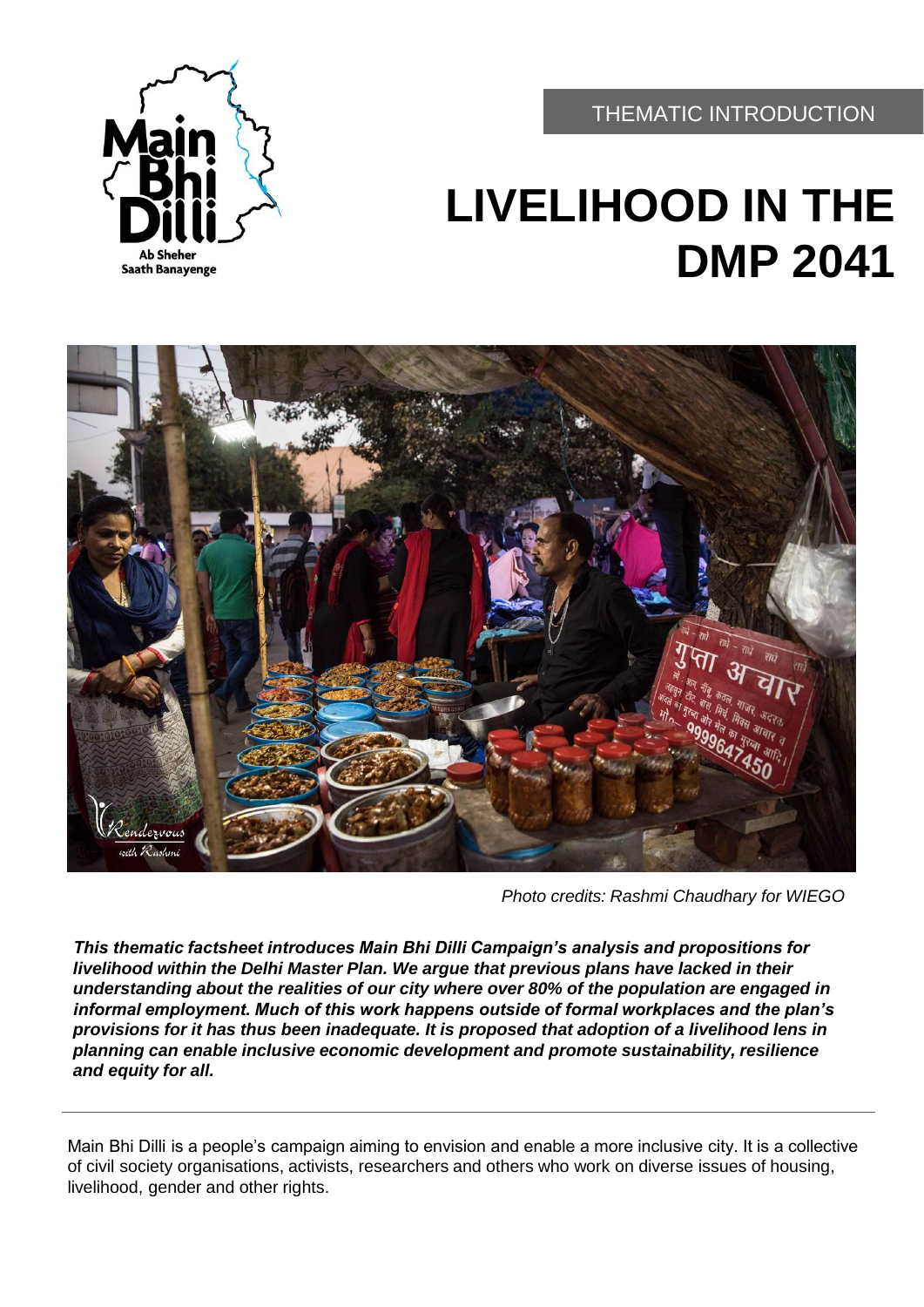## **LIVELIHOOD AND PLANNING: MAPPING THE INTERSECTIONS**

Recent estimates for Delhi suggest that only a small share of the city's population (less than 15%) are engaged in formal employment (Delhi Economic Survey 2017-18). The vast majority of workers are engaged in a range of informal occupations from street vending, to waste picking or home-based production. Much of this work happens outside of formal 'workplaces'- in public spaces, homes and informal settlements. Urban space and systems like housing, infrastructure, and transportation, - have a direct impact on the productivity, security and earnings of the majority of Delhi's workers. While these may be separate categories for planners, people's lives are not bifurcated along these lines and the interconnections between them crucially determine the quality of urban life. Adopting a livelihood-centric approach can pave the way to: (1) enable inclusive economic development, (2) promote sustainability and resilience and (3) promote gender equity.

#### **DESIGN CITIES TO PROMOTE EMPLOYMENT AND ALLEVIATE POVERTY**

- Envision economic growth that is labour intensive
- Protect and upgrade existing industrial areas
- Flexible zoning and relaxed development control norms to enable livelihood activities

#### **RECOGNISE LINKAGE OF WORK WITH HOUSING**

- Homes and settlements recognized and planned as productive units
- No eviction policy as it destructs livelihood linkages
- Mixed use neighbourhoods are crucial for all informal workers
- Extension of water and sanitation services impacts productivity, time and cost burdens
- First and last mile connectivity is crucial for mobility of workers, especially women
- Ensuring city-wide availability of adequate housing in proximity to livelihood

### **LIVELIHOOD IN MPD 2041**

#### **INTEGRATE INFORMAL WORKERS AS KEY PARTNERS FOR SUSTAINABLE ENVIRONMENT**

Formal role in solid waste management and promotion of recycling industry that is largely informal

 $\rightarrow$ 

Reduce need for transit through mixed use neighbourhoods and local markets

#### **RECOGNISE SPACE NEEDS OF INFORMAL ECONOMY**

- Recognise and protect work in diverse workplaces- homes, streets, dumping grounds, small workshops etc
- Neighbourhood-level formal space allocations for community work stations, sorting of waste, vending etc.
- Pedestrian friendly neighbourhoods encourage local economies

#### **INCREASE WOMEN'S WORKFORCE PARTICIPATION**

- Through proper accounting for the continuum of paid to unpaid work at different sites
- Provision of basic services to ease care burden
- Public amenities to encourage mobility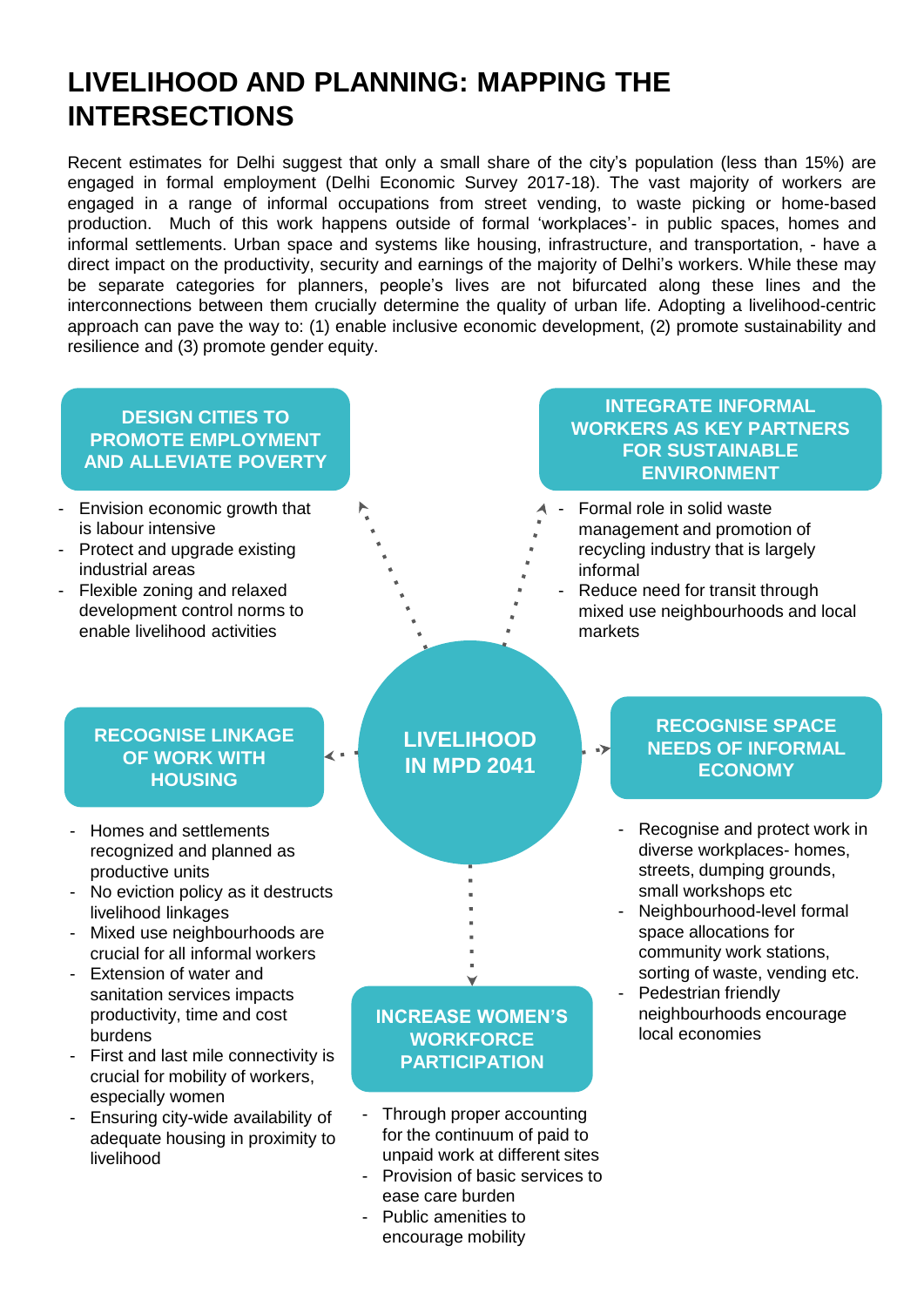# **LIVELIHOOD FACT SHEETS IN THE MBD CAMPAIGN**

The Master Plan as the key document determining the nature of urban development in Delhi for the next twenty years can go a long way in enabling just and equitable livelihood outcomes. We further detail out the intersecting themes laid out in the previous page in the form of sectoral fact sheets that focus on particular livelihood groups and elaborate on their role, contributions, key issues and end with specific recommendations for the plan. The factsheets are as follows.